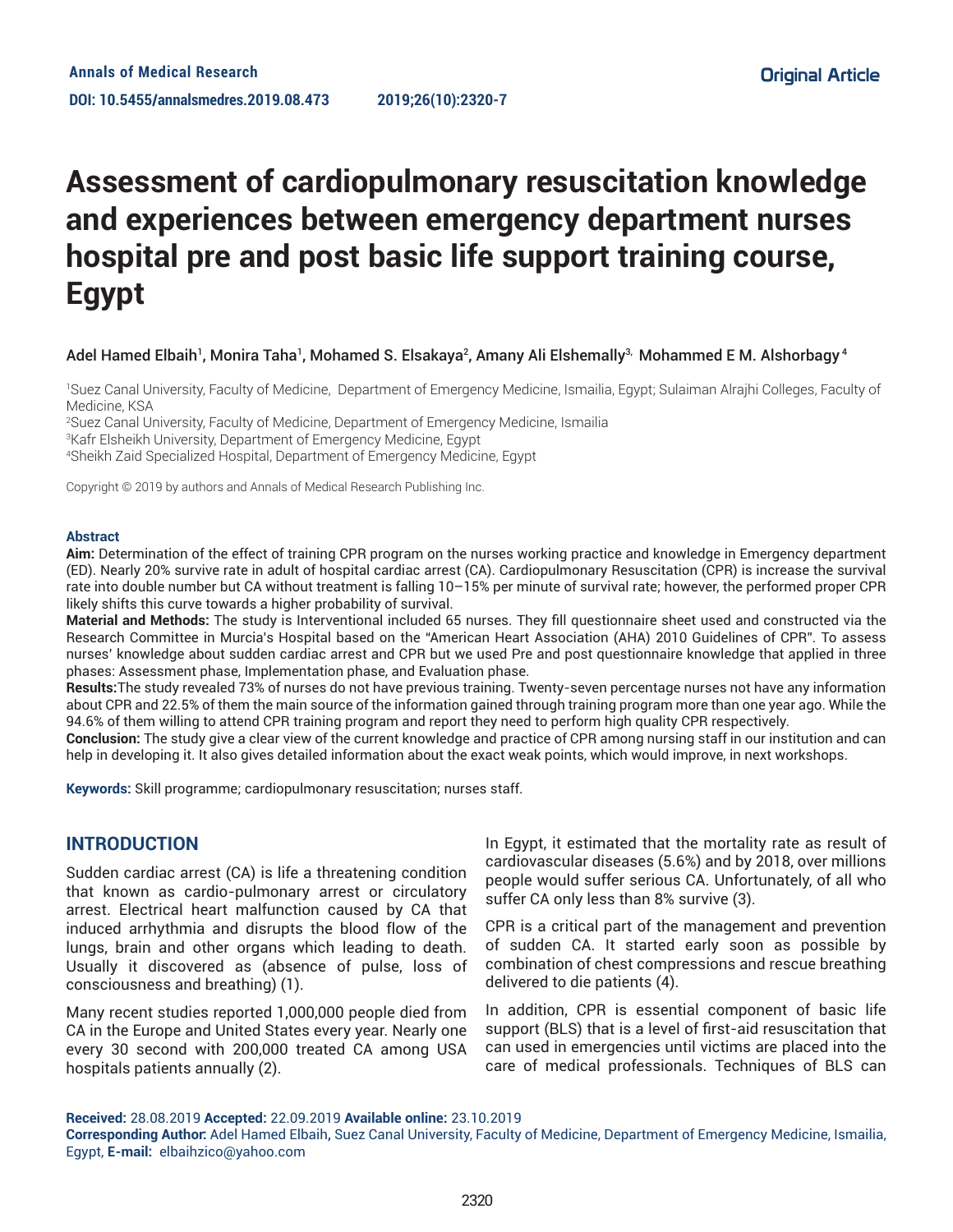started when victims appear to be drowning, choking, suffering from CA or unconscious. Knowing the proper high quality steps for BLS could mean the difference between death and life (5).

The aim of CPR is to maintain body functions so that vital organs and brain receive a sufficient blood flow to nutrients, supply oxygen to keep their functions, and removed the waste products (6).

CPR is increase the survival rate into double number, however the CA without treatment is falling 10–15% per minute of survival rate, but the performed proper CPR likely shifts this curve towards a higher probability of survival (7).

The quality of CPR may be poor in clinical situations especially with lack of resuscitation skills in nurses for BLS. However contributing factor may be identified as poor outcomes of CA victims. High quality CPR skills have considered impact on mortality (8).

Mostly the nurses are first respond at the scene of CA and their ability to perform high quality care are critical to improve outcome of a resuscitation CPR attempt. Moreover, to perform the procedure of CPR in a meticulous, knowledge and expertise nurses also effect on the manner of CPR which effect on survival rate. In addition, nurses are one important part of healthcare system and perceived to be skilled in providing institutional care to victim patients (9).

Many studies on CPR conducted in developed countries by the USA, Finland Bahrain, the United Kingdom (UK), Greece and South Africa showed that inadequate levels of CPR skills and knowledge amongst ER nurses (10).

Therefore, CPR is mandatory training for nurse's staff and essential because the nurses often discover die patients of CA in hospitals.

The aim of the work is assessment the knowledge and experience of the ER nurses in Emergency Department pre and post BLS course.

# **MATERIAL and METHODS**

# **The study type**

Interventional study

# **Setting of the study**

The study conducted in Suez Canal University Hospital (SCUH) in ED.

## **Study population**

 All registered ED nurses at SCUH. A) Inclusion criteria:

- Registered nurse.
- Having ≥ 1year clinical experience.
- Both sexes.
- B) Exclusion criteria:
- Absent nurses due to sick leave.

-Nurses who have a valid BLS certificate or previously trained.

The study aims to improve and increase awareness, Knowledge and skills of the ED nurses on BLS, which by its turn reflected on the managements, and outcomes of arrested patients.

#### **Primary objectives**

-Pre course phase: evaluate the knowledge and experience of ED nurses regarding CPR using a questionnaire based on "AHA 2010 Guidelines of CPR 2010" (11).

-BLS Course: to all the ED nurses carried out by instructors according to the latest European resuscitation Council recommendations.

-Post course phase: evaluate the knowledge and experience of ED nurses regarding CPR using a questionnaire based on "AHA 2010 Guidelines of CPR" (11).

#### **Study question**

Is the BLS training course increase the knowledge and experience of ED nurses?

Null hypothesis

BLS training course not increase the ED nurse knowledge and experience regarding CPR.

#### Alternating hypothesis

BLS training course increase the ED nurse knowledge and experience regarding CPR.

Sample size: the entire registered emergency department at Suez Canal University hospital nurses number, which are 65 during year of 2017.

#### **Patients and Methods**

The tools used in our study firstly started with "questionnaire sheet" It is developed, done and constructed by the Committee of Research in Murcia's General Hospital Universities Reina Sofia based on "AHA 2010 Guidelines of CPR" (11) to evaluate and assess the nurses' knowledge about sudden CA and CPR via knowledge of Pre and post questionnaire). It has two parts.

#### **Part I**

It includes items related to socio-demographic data about the studied nurses. E.g. age, working area, years of experience, professional qualification, attendance courses in CPR and CPR taught in school of nursing ( Table I).

## **Part II**

It includes many questions to nurse's knowledge regarding sudden CA, and CPR (definition, clinical features, causes, complications, prevention and actions to prevent sudden CA) based on "AHA 2010 Guidelines of CPR and ECC" one week before and after the determined time of BLS training course." (11). In Table II, appendix included twenty questions for assessment knowledge and skills regarding sudden cardiac arrest and CPR.

Data collected coded, entered and analyzed using Microsoft Excel software and SPSS software program version 22.0 for analyzed. According to the data, the following tests were used for significance: t test, Chi square. Chi square test compare categorical variables. P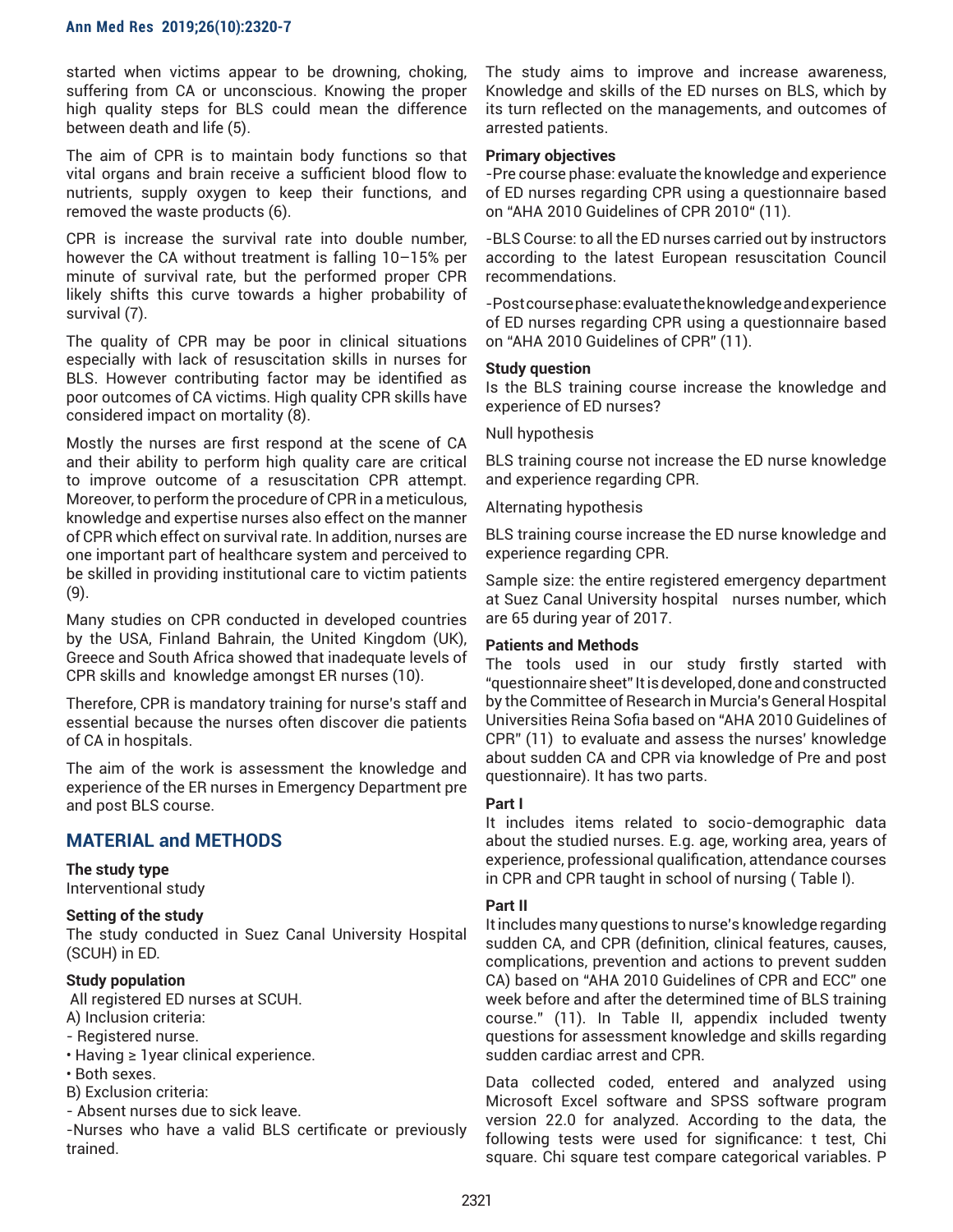value was set at <0.05 for significant differences results. Data were in the form of numeric presentations, graphs and tubular presentations.

## **Ethical consideration**

1) Approval of local ethical committee of Faculty of Medicine (FOM), Suez Canal University (SCU) taken.

2) We confirmed confidentiality of data.

3) We explained our research to nurses.

An informed consent were taken from nurses before taking any data or doing any intervention.

The consent contained:

Arabic form for the title of the work.

Aim of the work and brief scientific review.

We explained all direct and indirect benefits.

All data was confidential.

All nurses announced by results of the study.

The nurses knew the authors' phone numbers and all possible communicating tools.



# **RESULTS**

Sixty-five nurses enrolled in this study. The data obtained using a predesigned self-administered questionnaire to evaluate cardiopulmonary resuscitation knowledge and experiences among our study population, pre and post basic life support training course.

Table (1) revealed that the mean age of our populations were  $31.83 \pm 6.206$  years. As shown in this table, most of our study population aged between 20-40 years old (84.6%, p < 0.05). In addition, the gender is 52% female and 48% male.

Our study populations categorized in terms of their educational qualifications, the two groups were a statistically significant difference. Most of our study population graduated from the nursing technical institute  $(75.4\% , p < 0.05)$  as shown in the following table  $(2)$ . In addition, According to years of experience, most of our study population has about (1-10 years) of experience (86.1%, p=0.032) as shown in table (3). In this study revealed that the majority of our study population has attended training courses before (90.8%, p < 0.05).

As seen in table (4), the mean of correct responses of the whole population pre-course was 12.4±3.1 versus 17.2 $\pm$ 2.51 after the course ( $p < 0.05$ ). This indicates a significant increase of the knowledge after attending the course. However, in age groups + 40 years, in pre and post course settings there were no statistically significant difference between. ( $p > 0.05$ ). Our study revealed the effect of the training course on our study population in terms of gender. There was a statistically significant increase of knowledge after attending our course in each study group (p < 0.05). However, there were no significant differences between males and females pre or post course attendance  $(p > 0.05)$ . In addition, that our population has been classified according to their level of education there was no statistically significant difference between the two groups (p > 0.05), however each group showed significant increase in their knowledge and experience after the course  $(p < 0.05)$ .

As our work, the study nurses groups classified according to years of experience revealed there were statistically significant in different between ( $p < 0.05$ ). When each group compared before and after the course, there was statistically significant increase in their knowledge levels  $(p < 0.05)$  except in + 10 years of experience groups  $(p > 0.05)$ 0.05). In addition, our study showed that the there was a statistically significant difference between the two groups when they were compared before the course (p < 0.05). In addition, there was a statistically significant increase in the knowledge of groups after the course  $(p < 0.05)$ .

In Table 5, reveal that there was a statistically significant different between two groups when they were compared in terms of multiple BLS situations and knowledge (p < 0.05).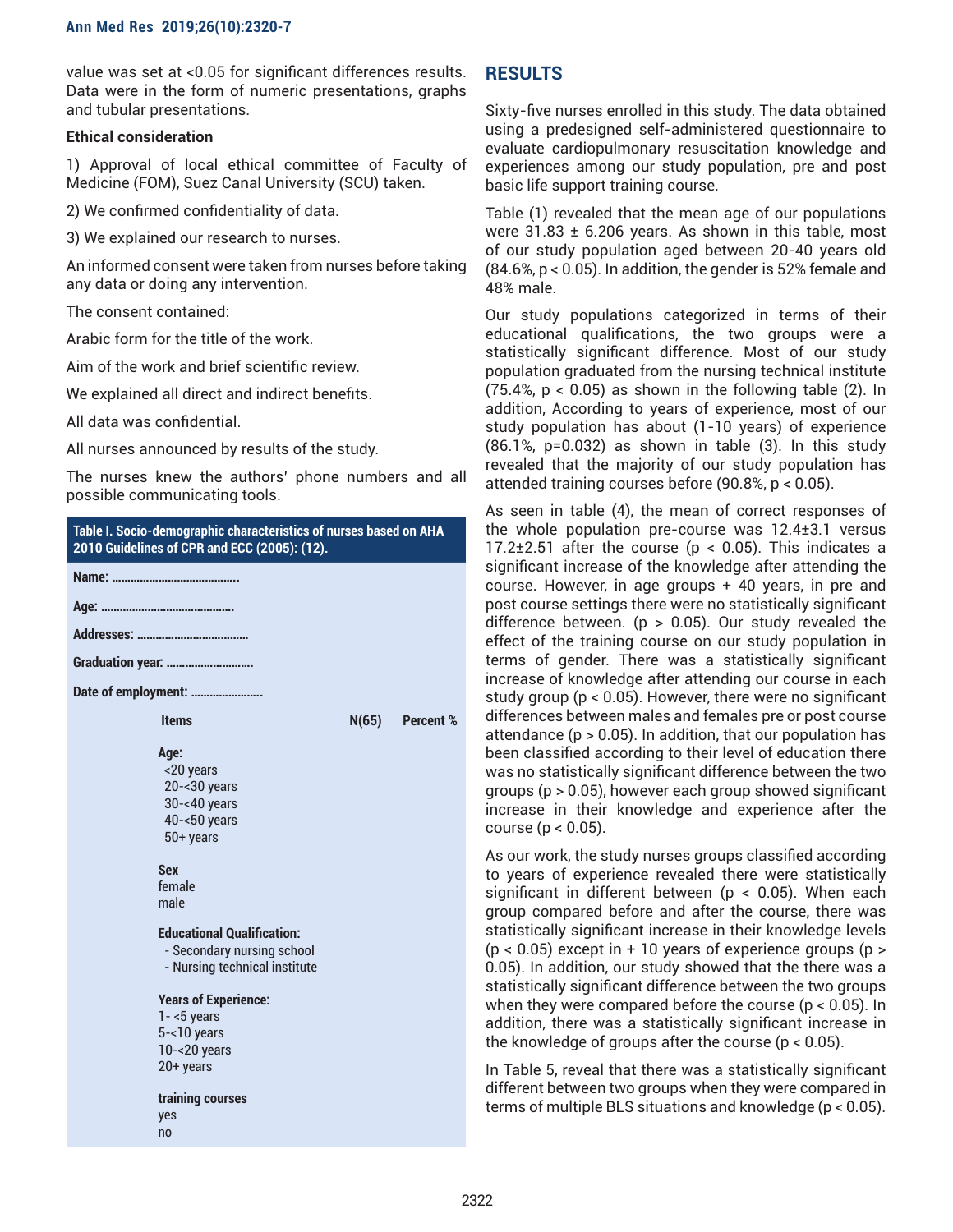| Table 1. Distribution of the study population in terms of age |              |                   |          |  |
|---------------------------------------------------------------|--------------|-------------------|----------|--|
| <b>Variable</b>                                               |              | $(n=65)$          | p value  |  |
| Age (Mean ± SD)                                               |              | $31.83 \pm 6.206$ |          |  |
|                                                               | <20 Years    | 5(7.7%)           |          |  |
|                                                               | 20-<30 Years | 30(46.1%)         | p < 0.05 |  |
| Age (Groups)                                                  | 30-<40 Years | 25 (38.5%)        |          |  |
|                                                               | 40-<50 Years | $2(3.1\%)$        |          |  |
|                                                               | 50+ Years    | 3(4.6%)           |          |  |

| Table 2. Distribution of the study population in terms of educational qualification |                                    |            |         |  |
|-------------------------------------------------------------------------------------|------------------------------------|------------|---------|--|
| <b>Variable</b>                                                                     |                                    | $(n=65)$   | p value |  |
| <b>Educational Qualification</b>                                                    | <b>2ry Nursing School</b>          | 16 (24.6%) |         |  |
|                                                                                     | <b>Nursing Technical Institute</b> | 49 (75.4%) |         |  |

| Table 3. Distribution of the study population in terms of experience years |                 |            |         |
|----------------------------------------------------------------------------|-----------------|------------|---------|
| <b>Variable</b>                                                            |                 | $(n=65)$   | p value |
|                                                                            | <1 years        | 4(6.2%)    |         |
|                                                                            | $1 - 5$ years   | 34 (52.3%) |         |
| <b>Years of Experience</b>                                                 | $5 - 10$ years  | 22 (33.8%) | 0.032   |
|                                                                            | $10 - 20$ years | $2(3.1\%)$ |         |
|                                                                            | 20+ years       | 3(4.6%)    |         |

| Table 4. comparison between pre and post course settings in terms of age |              |                |                 |          |  |
|--------------------------------------------------------------------------|--------------|----------------|-----------------|----------|--|
| <b>Variable</b>                                                          |              | Pre            | <b>Post</b>     | p value  |  |
| <b>Overall</b>                                                           |              | $12.4 \pm 3.1$ | $17.2 \pm 2.51$ | $0.014*$ |  |
|                                                                          | <20 Years    | $9.3 \pm 4.1$  | $16.2 \pm 3.17$ | $0.001*$ |  |
|                                                                          | 20-<30 Years | 10.27          | $18.3 \pm 2.12$ | $0.001*$ |  |
| Age (Groups)                                                             | 30-<40 Years | $12.9 \pm 3.4$ | $18.6 \pm 2.67$ | $0.012*$ |  |
|                                                                          | 40-<50 Years | $17.2 \pm 4.3$ | $18.9 \pm 2$    | 0.16     |  |
|                                                                          | 50+ Years    | $17.8 \pm 5.2$ | $18.1 \pm 1.2$  | 0.21     |  |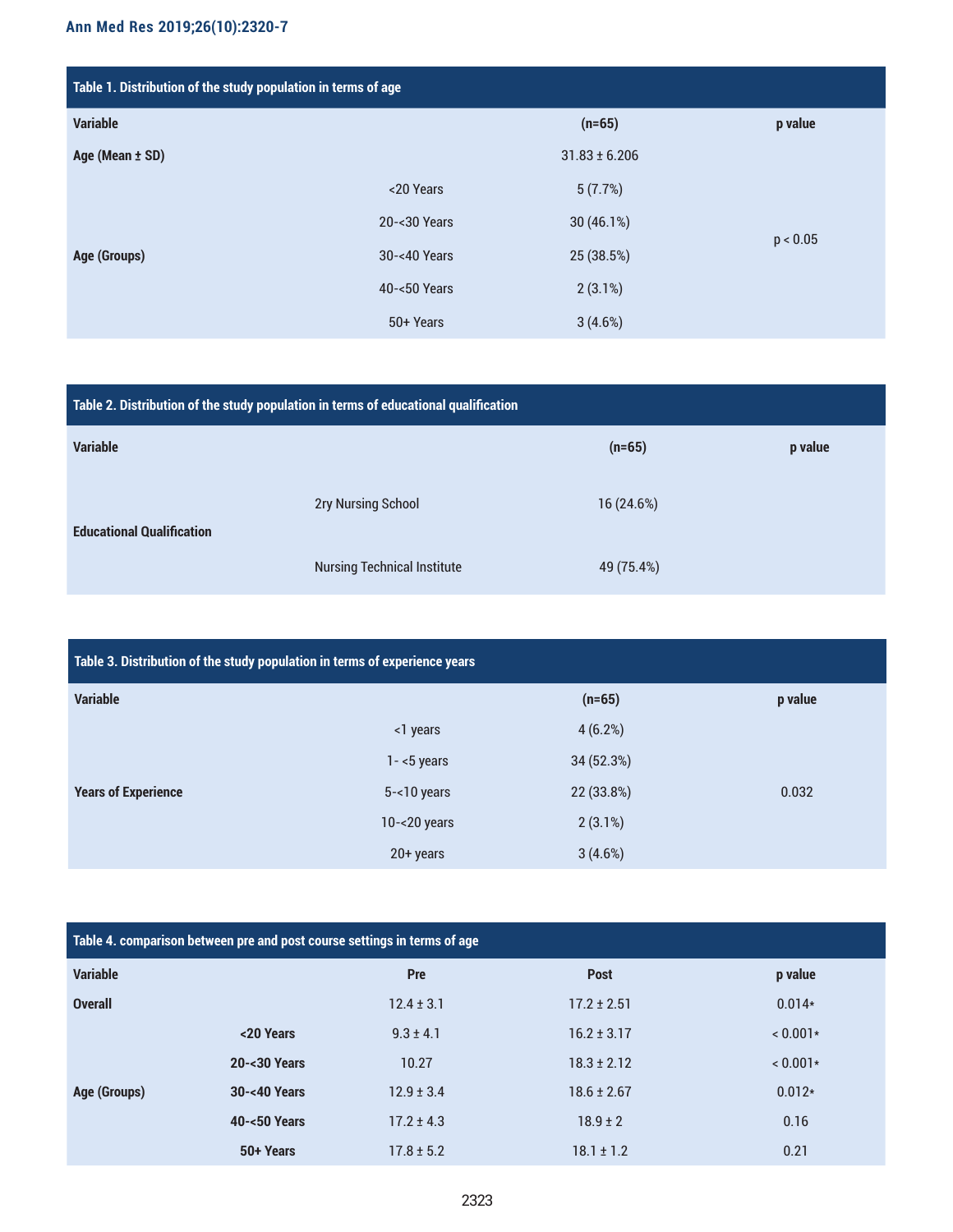#### **Table 5. Comparison between pre and post course settings in terms of different BLS skills & scenarios**

| <b>Variable</b> |                                                                                 |    | Pre    |              | <b>Post</b> |         |
|-----------------|---------------------------------------------------------------------------------|----|--------|--------------|-------------|---------|
|                 |                                                                                 |    | $\%$   | $\mathsf{N}$ | $\%$        | p value |
| 1               | <b>Basic high-quality CPR</b>                                                   | 22 | 33.85% | 57           | 87.69%      | 0.035   |
| $\mathbf{2}$    | <b>Correct sequence of the BLS steps</b>                                        | 23 | 35.38% | 64           | 98.46%      | 0.017   |
| 3               | <b>Common deadly mistake</b>                                                    | 19 | 29.23% | 65           | 100%        | 0.003   |
| 4               | <b>High-quality chest compressions</b>                                          | 17 | 26.15% | 61           | 93.85%      | 0.009   |
| 5               | <b>Describes pulseless electrical activity</b>                                  | 25 | 38.46% | 63           | 96.92%      | 0.02    |
| 6               | Perform high-quality CPR on a patient with an advanced device<br>for the airway | 26 | 40%    | 60           | 92.31%      | 0.04    |
| $\overline{1}$  | <b>Capnography in intubated patients</b>                                        | 24 | 36.92% | 60           | 92.31%      | 0.03    |
| 8               | Safe and effective in the defibrillation sequence                               | 22 | 33.85% | 64           | 98.46%      | 0.011   |
| 9               | Medication and dosage to treat persistent ventricular<br>fibrillation           | 24 | 36.92% | 65           | 100%        | 0.017   |
| 10              | Appropriate interval to interrupt chest compressions                            | 22 | 33.85% | 65           | 100%        | 0.01    |
| 11              | Action improves the quality of chest compressions                               | 18 | 27.69% | 61           | 93.85%      | 0.01    |
| 12              | Adequate ventilation strategy for an adult                                      | 26 | 40%    | 59           | 90.77%      | 0.04    |
| 13              | <b>Highest priority intervention</b>                                            | 17 | 26.15% | 58           | 89.23%      | 0.017   |
| 14              | <b>Rhythm for synchronized Cardioversion</b>                                    | 19 | 29.23% | 63           | 96.92%      | 0.009   |
| 15              | <b>Range of PETCO2 target</b>                                                   | 22 | 33.85% | 64           | 98.46%      | 0.011   |
| 16              | The correct location of an endotracheal tube                                    | 18 | 27.69% | 64           | 98.46%      | 0.003   |
| 17              | <b>Monitoring of cardiac activity</b>                                           | 28 | 43.08% | 63           | 96.92%      | 0.035   |
| 18              | <b>Incorrect response in CPR maneuvers</b>                                      | 14 | 21.54% | 61           | 93.85%      | < 0.001 |
| 19              | Correct action if doubt between VF and asystole.                                | 19 | 29.23% | 64           | 98.46%      | 0.005   |
| 20              | Ventricular fibrillation in a pregnant woman                                    | 22 | 33.85% | 57           | 87.69%      | 0.035   |

# **DISCUSSION**

We enrolled 65 nurses in our study to evaluate cardiopulmonary resuscitation knowledge and experiences among our study population, pre and post basic life support training course using a predesigned self-administered questionnaire in order to improve and increase awareness, knowledge and skills of the ED nurses on BLS, which by its turn reflected on the managements, and outcomes of arrested patients.

Our study passed through three phases, pre course phase: to evaluate the knowledge and experience of ED nurses regarding CPR using a questionnaire based on "AHA 2010 Guidelines of CPR" Then, a BLS Course conducted to all the ED nurses carried out by instructors in the latest European Resuscitation Council (ERC) guidelines. Finally, the post course phase to evaluate the knowledge and experience of ED nurses regarding CPR using a questionnaire based on "AHA 2010 Guidelines of CPR"(13).

In terms of the pre-training knowledge levels that

assessed by the passing rates of the pre-course test, we found unacceptable passing rate (34.42%). These findings did not agree with these reported in Norway by Nagashima K, et al (2003); who reported higher pre-course knowledge levels (70.2%). This difference attributed to service of working with high risk of a hemodynamic compromised in the health patients, receive more formation in this area of research provide greater motivated to healthcare professionals and training level with higher educational in Norway in comparison to us (14).

However, notable differences exist among the different educational levels in our study as we reported that when our population has been classified according to their level of education there was no statistically significant difference between the two groups ( $p > 0.05$ ), however each group showed significant increase in their knowledge and experience after the course ( $p < 0.05$ ). These findings confirmed by another survey conducted in Spain who reported higher level of knowledge among nurses with higher educational levels (45.7%) in comparison with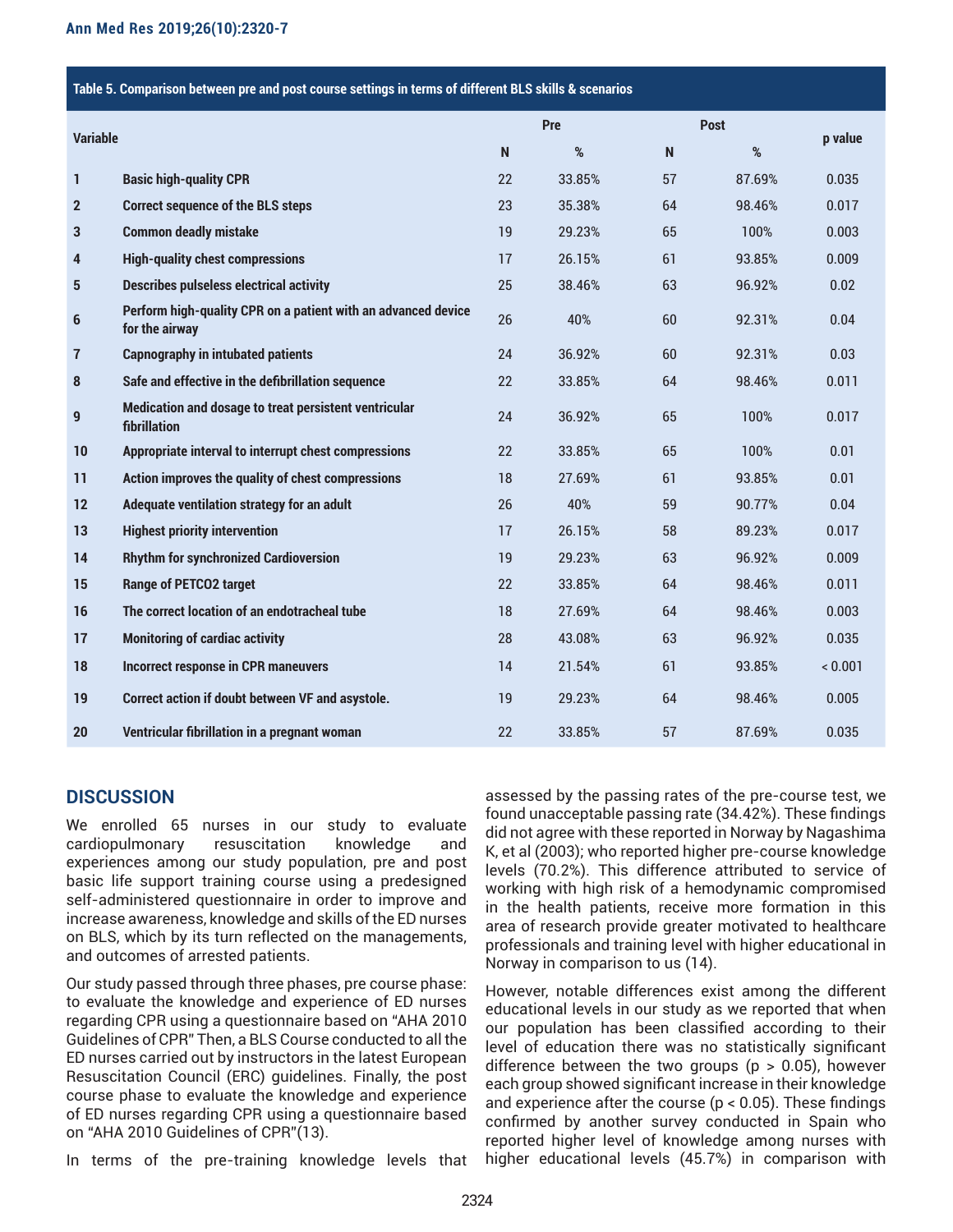their colleagues (31.2%). Kyriakou in a Greek hospital also reported similar findings (15).

Experience years play an important role in assessment of knowledge and practice on CPR effectively as described in our study. There were statistically significant differences between the study groups when classified according to years of experience (p < 0.05). When each group compared before and after the course, there was statistically significant increase in their knowledge levels (p < 0.05) except in  $+10$  years of experience groups ( $p > 0.05$ ). (2) Reported similar findings who also reported higher levels of knowledge and correct practice among nurses with higher experience when compared to their colleagues (p  $(16)$ 

Our study reported that about (90.8%) of our study population received a refresher course regarding BLS. However, these findings are not similar to those reported by García et al who reported that about 78.7% of their surveyed population toke a refresher course. This explained by the need of the nurses in our country to attend courses and workshops individually to obtain the needed certificates that enable them to work in better private health facilities in contrary to nurses in García's survey who attend the regular training courses organized by their institutions (17).

However, there is a concern is noted on professional continuous formation, our study reported that there was a statistically significant difference between the two groups when they were compared before the course (p < 0.05). In addition, there was a statistically significant increase in the knowledge of groups after the course (p < 0.05). These findings are similar to those reported in García's survey who also reported the significant difference ( $p < 0.05$ ). This may raise the need of organizing regular obligatory courses by health institutes to upgrade and improve the CPR skills among nurses and even other health professionals (17).

If we follow the quality parameters of international organizations (80% correct answers), authors found high passing levels which supported a research by Su et al., who revealed that the training for six months, an evident decrease noted of the knowledge acquired in CPR. Besides, another one of the problems to solve is the methodology used during the training. The literature reflects the need for training in BLS and ALS, by experience-based learning physicians. Studies by Kidd et al. And Su et al (1983) revealed that practical training is more effective however, the conclusions of a work conducted by Jensen et al. There was no difference between the formations carried out by ERC or AHA, regarding student knowledge immediately after the formation (10,18).

Recent researches revealed the combination use of the practical training and new technologies on CPR formation; however, the conclusions are still not significant. Lo et al. donate that informatics simulators on CPR actions did not imply higher levels of retention of knowledge or skills with one year compared to practical methodology used currently for formation by AHA or ERC. Sandroni T J et al. (2009). also did not find evidence to indicate that combined use of e learning and classroom formation produced a difference in the theoretical results, although it did lower costs, compared to the current methodology. However, use of direct mailings to physicians to keep them informed of developments in CPR and send reminders resulted effective to increase theoretical knowledge on the subject, according to a study by Madden C et al. (2006)  $(10).$ 

According to the quality and correct sequence of the CPR steps, our study showed significant difference (p < 0.05) as Dwyer N et al. in the post training results comparing with those pre training one. That boosts our hypothesis that training improves CPR performance among nurses (8).

In different scenarios, the trainees showed significant difference (p < 0.05) between pre- and pot training. Our resulted supported by Lo et al. and Perkins et al. Who showed improving of the nurse's knowledge results in variant scenarios? This result is good indication that learning through introducing different scenarios give best and significant result more than traditional training courses as by Parajulee S. et al. (2011) mentioned in their study (19).

In different procedures taken during the CPR, our study showed significant improvement ( $p < 0.05$ ) of nurses' knowledge post-training comparing with pre-training results. This result was similar to Lee, W. et al (2000) study which showed increase the quality, rapidity and effectiveness in different procedures in the CPR process post-training course (20).

Our study showed much strength, as it is the first study to discuss this topic in Suez Canal University hospital. Therefore, it can give a clear view of the current knowledge and practice of CPR among nursing staff in our institution and can help in developing it. It also gives detailed information about the exact week points, which improved, in next workshops.

In addition, our training did not follow traditional learning method but it included different scenarios and hypothetical stories, which introduced to the trainees to assess their knowledge and behavior to different CPR procedures.

However, this work has some limitations, which need to mention. The selection only emergency nurses in this work, as also nurses in ICU and inpatient wards perform CPR to their patients when needed. Therefore, we can include all hospital nursing staff and even all health care personnel who are involved in CPR to get the full image about all defected points, which need to be improved. We suppose the nurses those did not give high pass marks so they need more training than those answered. Which they have a greater interest in CPR and are more be aware about CA. These limitations, we do not believe the validity of the conclusions, as a whole.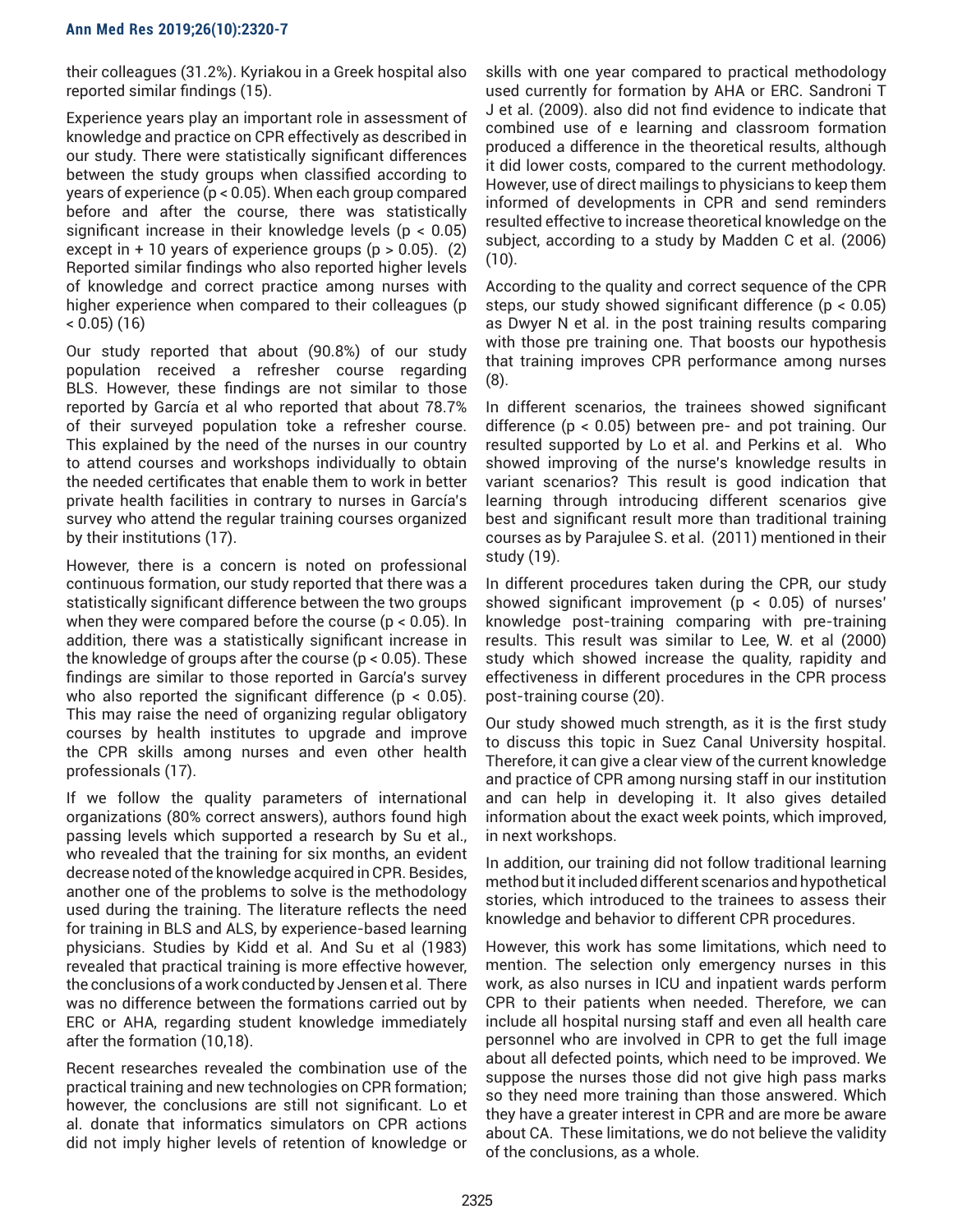Finally, we contacted with Suez Canal university hospital authority responsible persons for developing of health care worker performance to show them our results and recommendation. In addition, we suggest that CPR training should provide obligatory and systematically according to schedule with reassessment of health care worker.

#### **This study has limitations**

The study was limited to emergency nurses working in Emergency department of Suez Canal University.

In addition, there was not a valid Arabic questionnaire so we translated one based on AHA guidelines. Moreover, it was the first research to assess such an initiative in SCU.

#### **From this study, we have concluded**

The present study identified inadequate knowledge about BLS among the nurses as well as poor experience regarding the CPR skills and it suggests the need for annual training programs.

Periodical reinforcement and refresher training with skills assessment needed.

Nurses' knowledge, skills and performance to CPR increased especial immediate post-training program.

The results of the work should discusses with the nursing and appropriate training in ED, which vital areas for the practicing nurses.

#### **Recommendations**

To improve management process in arrested patients, we recommend the following:-

1.Conducting similar BLS courses in a regular manner to improve the performance of BLS team.

2.Conducting similar studies with involving all nursing staff who exposed to BLS situations like ICU, CCU and inpatient wards nursing staff.

3.Further study with long follow-up period recommended to assess the knowledge and practice again and to evaluate the need of continuous workshops.

4.Further studies to assess other factors effect on CPR knowledge, with a large sample of the hospitals in Egypt, to determine if these results are applicable to manage in wider nurse's population.

5.Applied CPR guidelines for giving a high care standard, which result in satisfaction for both nurses and patients. However, enhance successful CPR improve outcome of victims.

6.CPR education using audio-visual and demonstration to nurses before attendance to ALS or/and BLS courses, which increase, pass marks level and confirm skills with knowledge about CPR.

7.CPR among nurses should assessed and recertified annually, according to recent published guidelines, to keep nurses' skills and knowledge up to date.

8.Cognitive CPR training programmes, which provide

nurses with good skills to cope stressful minutes of CA victims and maintain effectiveness CPR.

*Competing interests: The authors declare that they have no competing interest.* 

*Financial Disclosure: There are no financial supports* 

*Ethical approval: All nurses give consent to participate in the study without affecting their jobs accordingly to Institutional approvals of the Research Ethics Committee of the Faculty of Medicine, Suez Canal University (Number:-204) was taken.. 1) Approval of Research ethics committee. 2) Administrative of SCUH was informed consent. 3) Confidentiality of data.*

*Adel Hamed Elbaih ORCID: 0000-0002-3347-5163 Monira Taha Ismail ORCID: 0000-0001-7481-091x Mohamed S Elsakaya ORCID: 0000-0001-5765-5639 Amany Ali Elshemally ORCID: 0000-0002-2228-0635 Mohammed E M. Alshorbagy ORCID: 0000-0002-3895-4470*

# **REFERENCES**

- 1. Thom T W, Rosamond VJ, Jones DC, et al. Heart disease and stroke statistics: update are port from the American Heart Association Statistics Committee and Stroke Statistics Subcommittee. Circulation j 2015;113:85–151.
- 2. Lloyd-Jones D, Adams RJ, Brown TM, et al. Stroke statistics: update are port from the American Heart Association Statistics Committee and Stroke Statistics Subcommittee. Am Heart Association j 2010;121:46–215.
- 3. Taha M, Elbaih AH. Pathophysiology and management of different types of shock. Narayana Medical J 2017;14-39.
- 4. Mutchner L. The ABCs of CPR again. Am J Nurse 2007;107:60–9
- 5. Henderson NV, Bullock HI. Skill acquisition in resuscitation. Resuscitation J 2010;45:139–43.
- 6. Gallagher EP, Lombardi GP. Effectiveness of bystander cardiopulmonary resuscitation and survival following out-of-hospital cardiac arrest. J Am Med As 1995;27:1922-5.
- 7. Young Rl, King LN . An evaluation of knowledge and skill retention following an in-house advanced life support course. Nursing in Critical Care 2000;7–13.
- 8. Dwyer N, Mosel W, Dwyer L, et al. Nurses' behavior regarding CPR and the theories of reasoned action and planned behavior. Resuscitation J 2005;52;85–90.
- 9. Sandroni T J, Nolan FG. In-hospital cardiac arrest: incidence, prognosis and possible measures to improve survival Intensive Care. Medicine j 2007;33:237-45.
- 10. Madden C. Undergraduate nursing student's acquisition and retention of CPR knowledge and skills. Nurse Education Today J 2006;26:218-27.
- 11. Sayre MR, Berg MD, Billi JE, et al. American Herat Association. Guidelines 2010. Circulation 2010;2;122:657-64.
- 12. Ed Dickinson, Dan Limmer, O'Keefe, et al. Emergency Care (11th Edition). Englewood Cliffs, N.J: Prentice